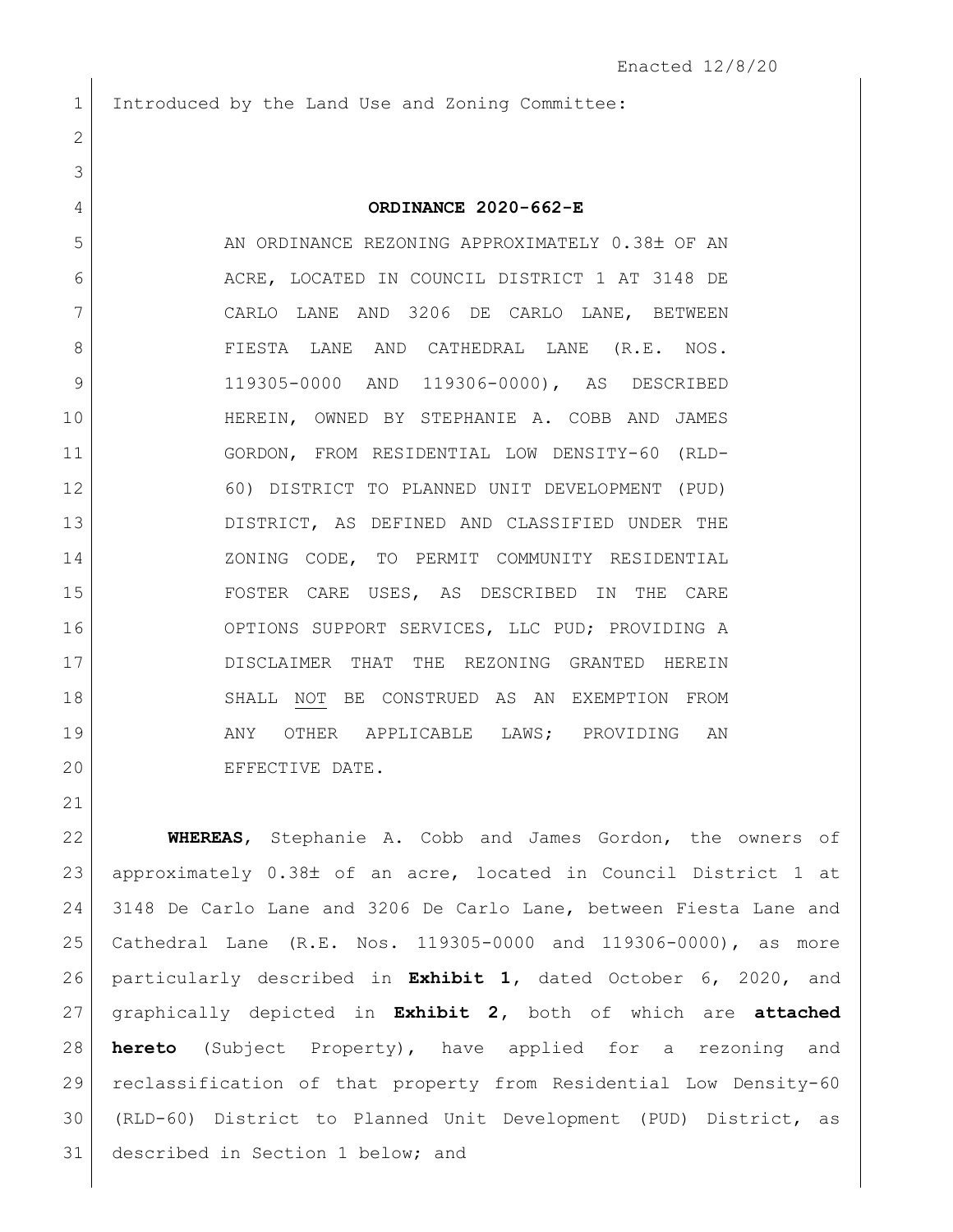**WHEREAS**, the Planning Commission has considered the 2 application and has rendered an advisory opinion; and

 **WHEREAS**, the Land Use and Zoning Committee, after due notice 4 and public hearing, has made its recommendation to the Council; and

 **WHEREAS**, the Council finds that such rezoning is: (1) consistent with the *2030 Comprehensive Plan*; (2) furthers the goals, objectives and policies of the *2030 Comprehensive Plan*; and 8 (3) is not in conflict with any portion of the City's land use 9 regulations; and

 **WHEREAS**, the Council finds the proposed rezoning does not adversely affect the orderly development of the City as embodied in the Zoning Code; will not adversely affect the health and safety of residents in the area; will not be detrimental to the natural environment or to the use or development of the adjacent properties in the general neighborhood; and will accomplish the objectives and meet the standards of Section 656.340 (Planned Unit Development) of 17 the Zoning Code; now, therefore

**BE IT ORDAINED** by the Council of the City of Jacksonville:

 **Section 1. Property Rezoned.** The Subject Property is hereby rezoned and reclassified from Residential Low Density-60 (RLD-60) District to Planned Unit Development (PUD) District. This new PUD district shall generally permit community residential foster care uses, and is described, shown and subject to the following documents, **attached hereto**:

**Exhibit 1** – Legal Description dated October 6, 2020.

**Exhibit 2** – Subject Property per P&DD.

**Exhibit 3** – Written Description dated October 6, 2020.

**Exhibit 4** – Site Plan dated October 6, 2020.

 **Section 2. Owner and Description.** The Subject Property is owned by Stephanie A. Cobb and James Gordon, and is legally described in **Exhibit 1, attached hereto**. The applicant is Fred

 $- 2 -$